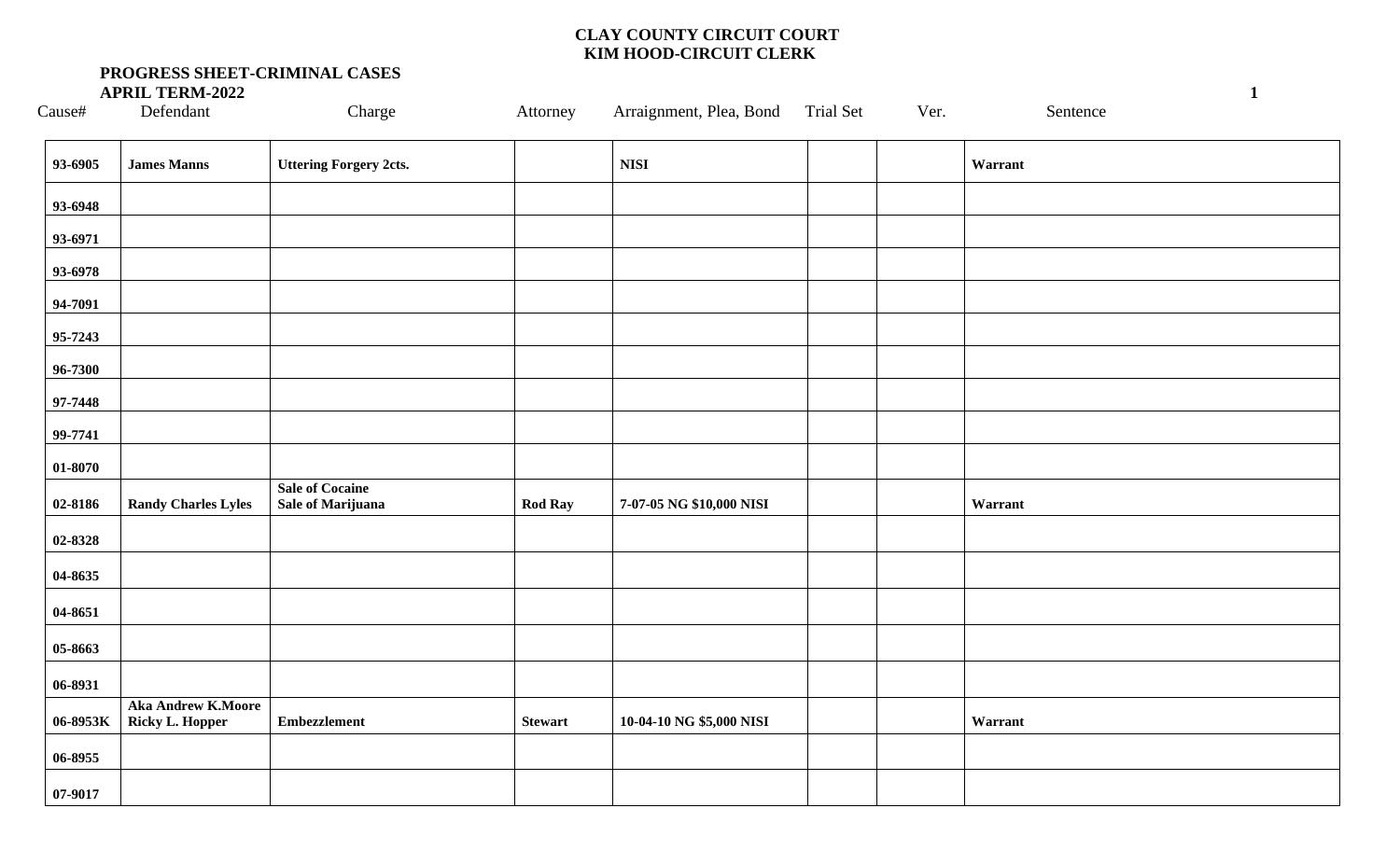| Cause#                                                                     | $\operatorname{Defendant}$ | Charge                               | Attorney       | Arraignment, Plea, Bond  | Trial Set | Ver. | Sentence |
|----------------------------------------------------------------------------|----------------------------|--------------------------------------|----------------|--------------------------|-----------|------|----------|
| 07-9117                                                                    |                            |                                      |                |                          |           |      |          |
| 08-9141                                                                    |                            |                                      |                |                          |           |      |          |
| 08-9153                                                                    |                            |                                      |                |                          |           |      |          |
| 08-9162                                                                    |                            |                                      |                |                          |           |      |          |
| 08-9222                                                                    |                            |                                      |                |                          |           |      |          |
| 10-9368                                                                    |                            |                                      |                |                          |           |      |          |
| 10-9374                                                                    |                            |                                      |                |                          |           |      |          |
| 10-9447                                                                    |                            |                                      |                |                          |           |      |          |
| 10-9449                                                                    |                            |                                      |                |                          |           |      |          |
| 10-9460                                                                    |                            |                                      |                |                          |           |      |          |
| 10-9471                                                                    |                            |                                      |                |                          |           |      |          |
| 11-9514                                                                    |                            |                                      |                |                          |           |      |          |
|                                                                            |                            |                                      |                |                          |           |      |          |
|                                                                            |                            |                                      |                |                          |           |      |          |
|                                                                            |                            |                                      |                |                          |           |      |          |
|                                                                            |                            |                                      |                |                          |           |      |          |
|                                                                            |                            |                                      |                |                          |           |      |          |
|                                                                            |                            |                                      |                |                          |           |      |          |
|                                                                            |                            |                                      |                |                          |           |      |          |
| 11-9525<br>11-9615<br>11-9622<br>12-9670<br>12-9734<br>12-9747K<br>12-9750 | <b>Bryant Hood</b>         | Burg. And Larceny of Dwelling 4 cts. | <b>Stewart</b> | 1-14-13 NG \$75,000 NISI | 7/18/18   |      | Warrant  |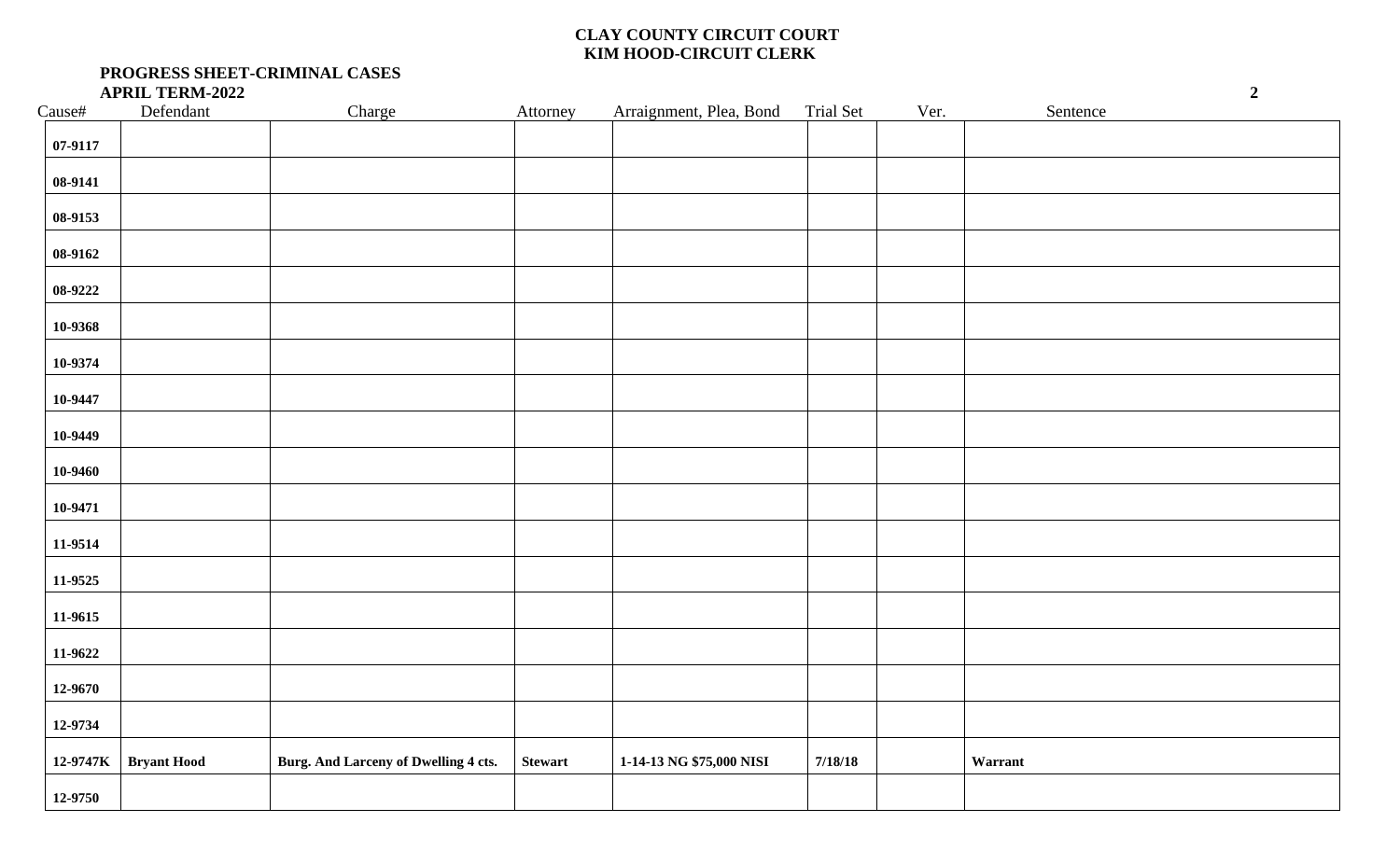| Cause#   | Defendant                                 | Charge                                                                               | Attorney       | Arraignment, Plea, Bond   | <b>Trial Set</b> | Ver. | Sentence |
|----------|-------------------------------------------|--------------------------------------------------------------------------------------|----------------|---------------------------|------------------|------|----------|
| 12-9759  |                                           |                                                                                      |                |                           |                  |      |          |
| 12-9761  |                                           |                                                                                      |                |                           |                  |      |          |
| 12-9771  |                                           |                                                                                      |                |                           |                  |      |          |
| 12-9772  |                                           |                                                                                      |                |                           |                  |      |          |
| 13-9803  |                                           |                                                                                      |                |                           |                  |      |          |
| 13-9846  |                                           |                                                                                      |                |                           |                  |      |          |
| 13-9876K | <b>Channing Childs</b>                    | Poss. of C/S Marijuana                                                               | Laher          | 10-15-13 NG \$5,000 NISI  |                  |      | Warrant  |
| 13-9910  |                                           |                                                                                      |                |                           |                  |      |          |
| 13-9914  |                                           |                                                                                      |                |                           |                  |      |          |
| 13-9920  |                                           |                                                                                      |                |                           |                  |      |          |
| 14-023   |                                           |                                                                                      |                |                           |                  |      |          |
| 14-038H  | Lorenzo D. Dye                            | <b>B&amp;L</b> of Bus./GL/Taking Veh./Burg. of<br><b>Shed/Directing Felony 3cts.</b> | <b>Stewart</b> | 7-17-14 NG \$25,000 NISI  | 4/15/15          |      | Warrant  |
| 14-044C  | <b>Mario Gill</b>                         | <b>Agg. Assault</b>                                                                  | <b>Cliett</b>  | <b>4-17-14 NG REVOKED</b> | 07/05/22         |      |          |
| 14-092K  | <b>Ladarrius Channin</b><br><b>Childs</b> | <b>Statutory Rape</b>                                                                | Laher          | 7-14-14 NG \$25,000 NISI  |                  |      | Warrant  |
| 14-093   |                                           |                                                                                      |                |                           |                  |      |          |
| 14-121   |                                           |                                                                                      |                |                           |                  |      |          |
| 14-136   |                                           |                                                                                      |                |                           |                  |      |          |
| 14-143   |                                           |                                                                                      |                |                           |                  |      |          |
| 14-169K  | <b>Tavaris Collins</b>                    | <b>Agg. Assault</b>                                                                  |                |                           |                  |      |          |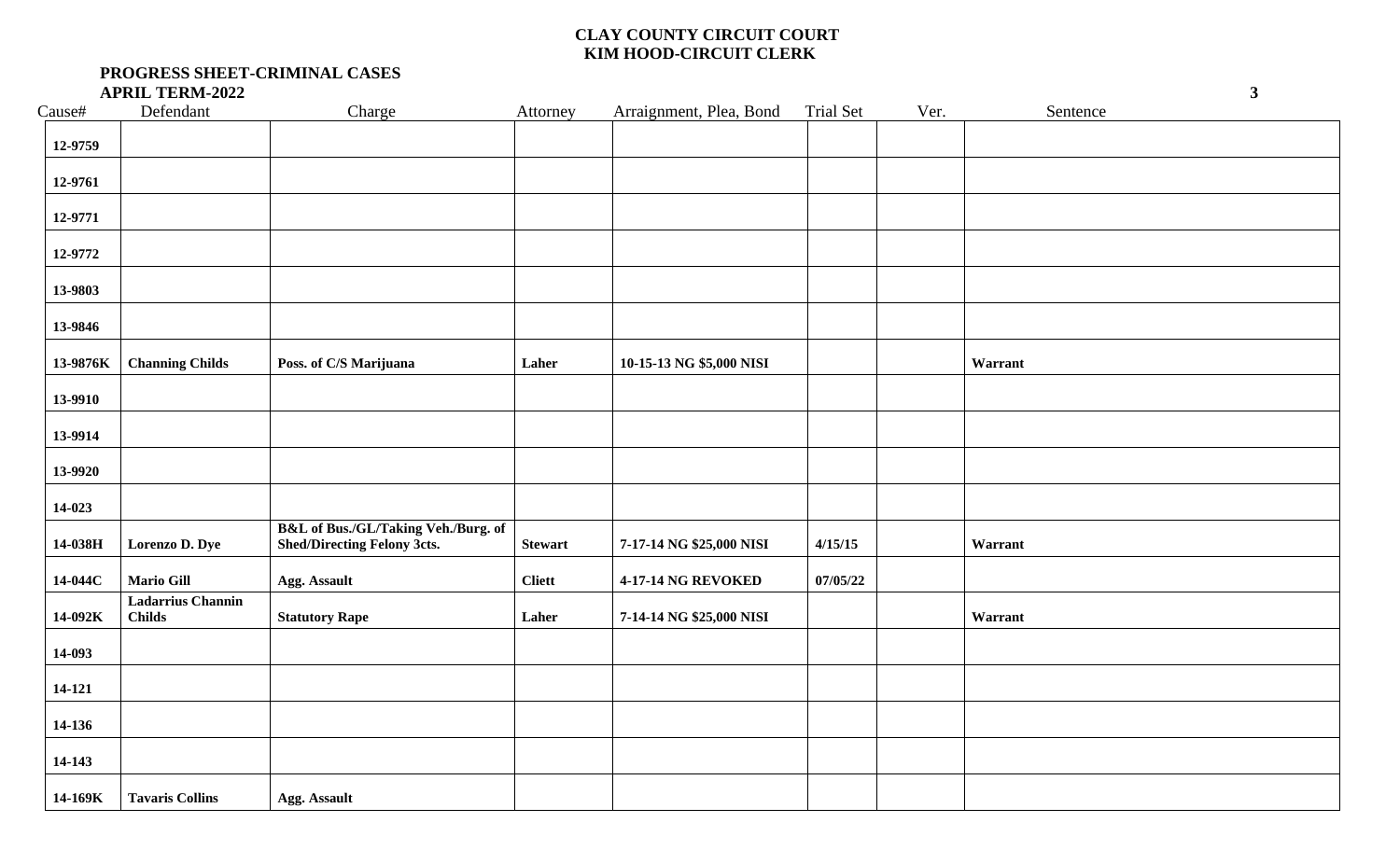| Cause#  | Defendant                | Charge                                                                                  | Attorney                         | Arraignment, Plea, Bond     | <b>Trial Set</b> | Ver. | Sentence            |  |
|---------|--------------------------|-----------------------------------------------------------------------------------------|----------------------------------|-----------------------------|------------------|------|---------------------|--|
| 15-012  |                          |                                                                                         |                                  |                             |                  |      |                     |  |
| 15-040H | Marlon G. Tillman        | <b>Simple Assault on LEO 2cts.</b>                                                      | <b>Stewart</b>                   | 1-12-16 NG \$0              | 07/18/22         |      |                     |  |
| 15-047C | <b>George Mario Gill</b> | <b>Malicious Mischief</b>                                                               | <b>Cliett</b>                    | <b>4-16-15 NG \$REVOKED</b> | 07/05/22         |      |                     |  |
| 15-054  | <b>Quanton Walker</b>    | <b>Poss. of Cocaine</b>                                                                 |                                  |                             |                  |      |                     |  |
| 15-067K | <b>Roderick Johnson</b>  | <b>Murder</b>                                                                           | Zinn                             | 10-14-15 NG \$125,000       | 04/04/22         |      |                     |  |
| 15-069K | <b>Casey Watkins</b>     | <b>Murder</b>                                                                           | R. Parker Jr./<br><b>Moffett</b> | 10-15-15 NG \$125,000       | 04/04/22         |      |                     |  |
| 15-070C | <b>Reynoldo Gonzalez</b> | <b>Simple Assault on LEO</b><br><b>Malicious Mischief 2cts.</b>                         | <b>Austin Vollor</b>             | 10-13-15 NG \$50,000        | 04/11/22         |      |                     |  |
| 15-082  |                          |                                                                                         |                                  |                             |                  |      |                     |  |
| 15-083  |                          |                                                                                         |                                  |                             |                  |      |                     |  |
| 15-094C | <b>Demonta Jefferson</b> | <b>Simple Assault on LEO</b>                                                            | <b>Stewart</b>                   | 1-14-16 NG \$5,000 NISI     |                  |      | Warrant             |  |
| 16-010C | <b>George Mario Gill</b> | Arson 4 <sup>th</sup> Degree                                                            | <b>Cliett</b>                    | <b>10-13-16 NG REVOKED</b>  | 07/05/22         |      |                     |  |
| 16-037  |                          |                                                                                         |                                  |                             |                  |      |                     |  |
| 16-059C | <b>Steven A. Dyson</b>   | <b>Burg.</b> of a Commercial Build.                                                     | K. Williams                      | 04/13/20 NG \$5,000         | 07/22/20         |      | <b>WARRANT/NISI</b> |  |
| 17-007H | <b>Damaris Quinn</b>     | <b>Attempted Murder; Firearm</b><br><b>Enhancement; Poss. of a Weapon</b><br>By a Felon | <b>Stewart</b>                   | 12/06/21 NG \$200,000       | 07/18/22         |      |                     |  |
| 17-009  |                          |                                                                                         |                                  |                             |                  |      |                     |  |
| 17-015  |                          |                                                                                         |                                  |                             |                  |      |                     |  |
| 17-035  |                          |                                                                                         |                                  |                             |                  |      |                     |  |
| 17-039  |                          |                                                                                         |                                  |                             |                  |      |                     |  |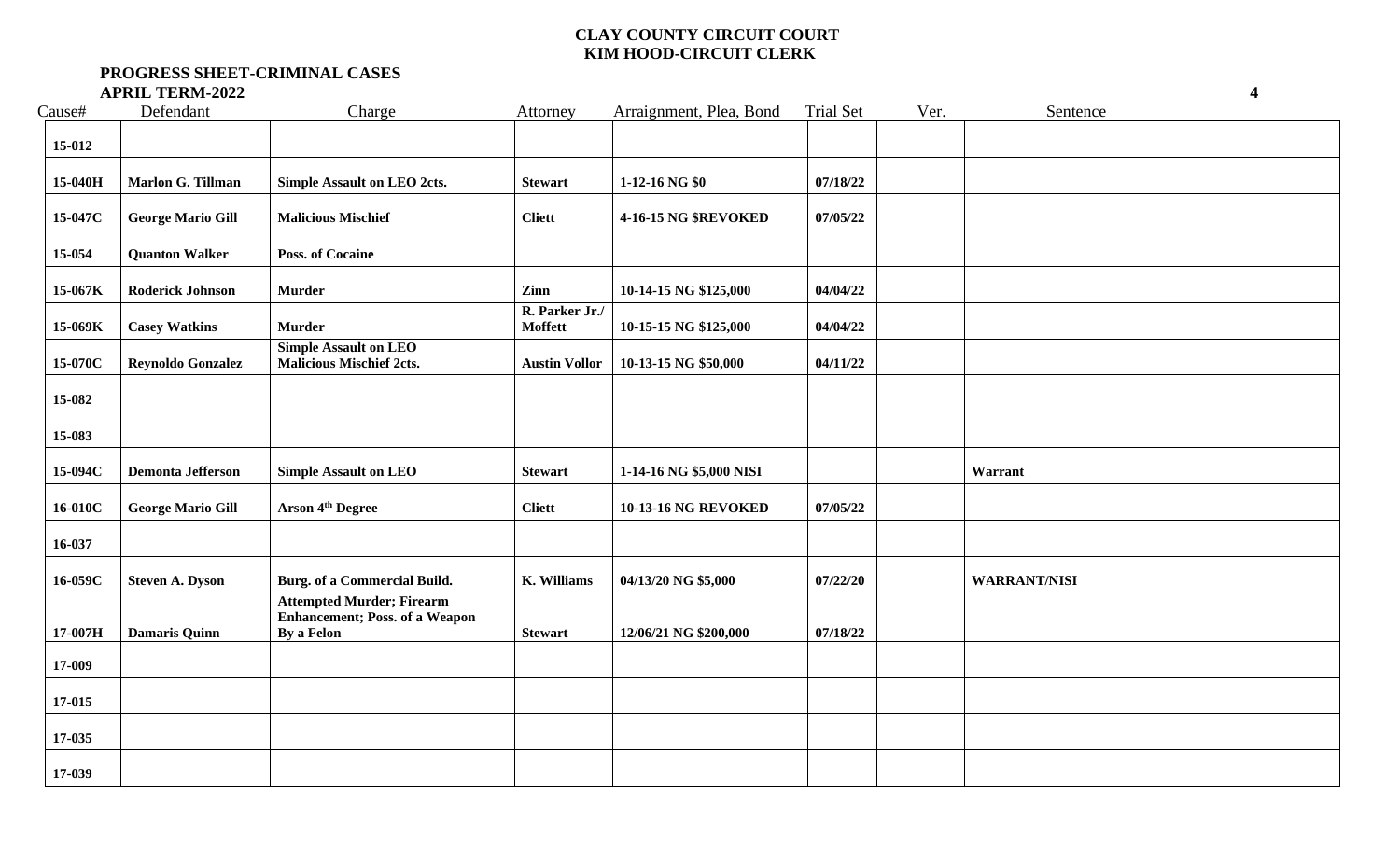| Cause#  | Defendant                   | Charge                                                                   | Attorney           | Arraignment, Plea, Bond | <b>Trial Set</b> | Ver. | Sentence            |  |
|---------|-----------------------------|--------------------------------------------------------------------------|--------------------|-------------------------|------------------|------|---------------------|--|
| 17-048  |                             |                                                                          |                    |                         |                  |      |                     |  |
| 17-061  |                             |                                                                          |                    |                         |                  |      |                     |  |
| 17-085K | <b>Karlos Lane</b>          | <b>Felony Taking of a Motor Vehicle</b>                                  | M. Stewart         | 01/10/22 NG \$5,000     | 04/04/22         |      |                     |  |
| 17-087  |                             |                                                                          |                    |                         |                  |      |                     |  |
| 17-092  |                             |                                                                          |                    |                         |                  |      |                     |  |
| 17-105K | <b>Jamund Randle</b>        | Poss. of C/S-Cocaine                                                     | <b>Stewart</b>     | 01/24/20 NG \$5,000     | 10/08/20         |      | NISI/WARRANT        |  |
| 18-016C | <b>Joseph Bradley Young</b> | Poss. of Contraband in a Correctional<br>Facility; Poss. of Meth.        | <b>Williams</b>    | 01/10/22 NG \$5,000     | 04/12/22         |      |                     |  |
| 18-029K | William B. Holloway         | Poss. Of C/S-Morphine                                                    |                    | \$NONE                  |                  |      | <b>WARRANT</b>      |  |
| 18-061C | <b>George Mario Gill</b>    | Agg. Assault/Felony Fleeing LEO/<br>Poss. FA by Felon/Simple Assault LEO | <b>Cliett</b>      | 10-11-18 NG \$NONE      | 07/05/22         |      |                     |  |
| 18-063  |                             |                                                                          |                    |                         |                  |      |                     |  |
| 18-077C | <b>Tevin Hill</b>           | <b>Grand Larceny</b>                                                     | <b>Stewart</b>     | 1-14-19 NG \$5,000      | 07/20/20         |      | <b>WARRANT/NISI</b> |  |
| 18-095  |                             |                                                                          |                    |                         |                  |      |                     |  |
| 18-110K | <b>Joshua Moore</b>         | <b>Poss. of Cocaine</b>                                                  | K. Williams        | 1-16-19 NG \$5,000      |                  |      | Warrant/NISI        |  |
| 18-117C | <b>Shashona Lyles</b>       | <b>Cons. to Distribute Cocaine 3cts.</b>                                 | Jourdan            | 1-22-19 NG \$0          | 01/11/22         |      | Warrant/NISI        |  |
| 18-118C | <b>Tyrus Gandy</b>          | <b>Conspiracy to Distribute Cocaine</b>                                  | <b>Jay Hurdle</b>  | 1-13-21 NG \$10,000     | 03/22/22         |      |                     |  |
| 18-119C | <b>Cedric Dyson</b>         | <b>Cons. to Distribute Cocaine</b>                                       | <b>K.</b> Williams | 1-15-19 NG \$20,000     | 03/22/22         |      |                     |  |
| 18-120C | <b>Jarvis Haughton</b>      | <b>Cons. to Distribute Cocaine</b>                                       | Horan              | 1-14-19 NG \$20,000     | 03/22/22         |      |                     |  |
| 19-008K | <b>Cameron Henderson</b>    | 1 <sup>st</sup> Degree Murder                                            | <b>Jay Hurdle</b>  | 4-4-19 NG \$100,000     | 03/31/22         |      |                     |  |
| 19-011C |                             |                                                                          |                    |                         |                  |      |                     |  |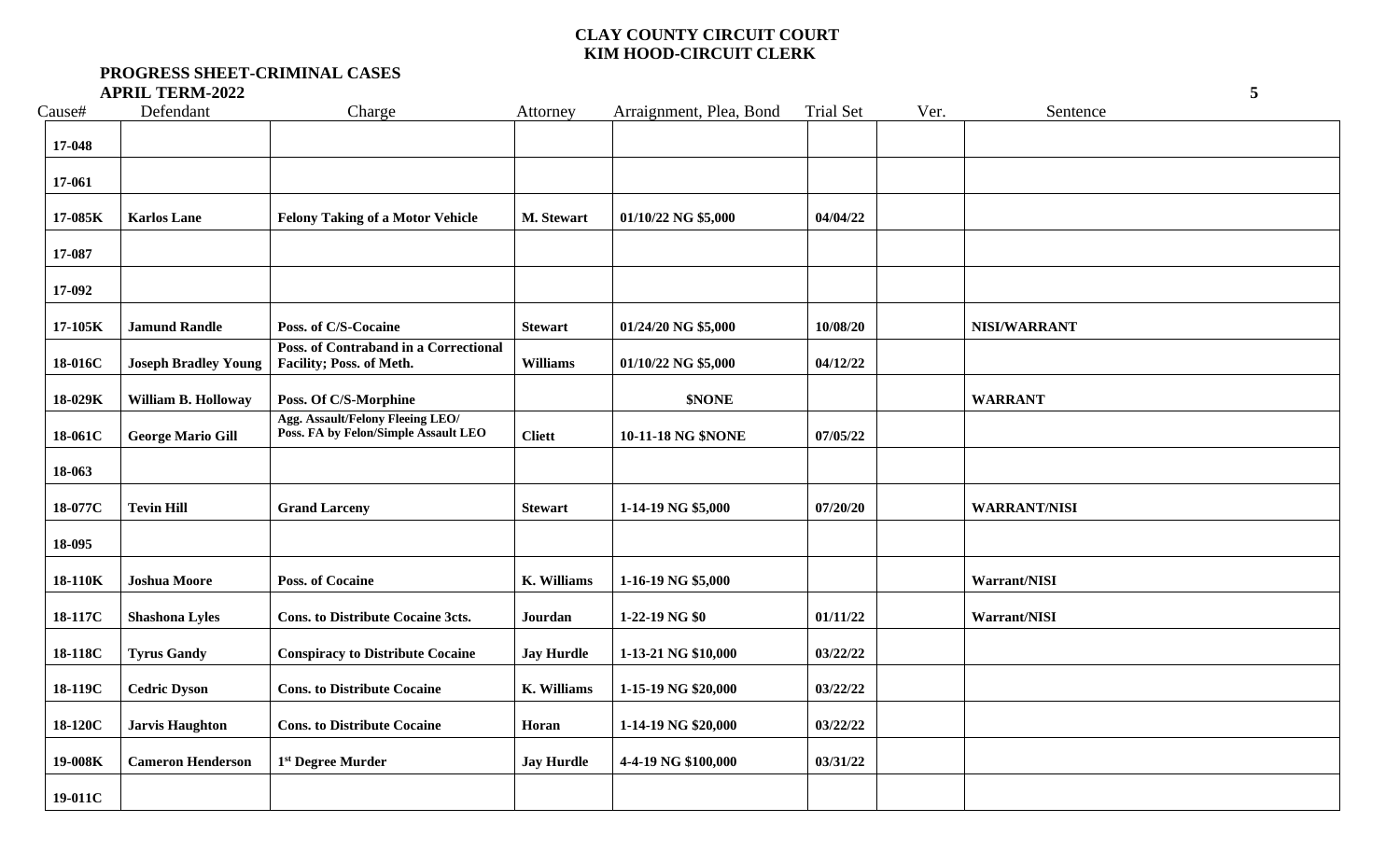| Cause#  | Defendant                  | Charge                                                                  | Attorney            | Arraignment, Plea, Bond | <b>Trial Set</b>     | Ver. | Sentence                       |
|---------|----------------------------|-------------------------------------------------------------------------|---------------------|-------------------------|----------------------|------|--------------------------------|
| 19-015K | Asia Flora                 | Poss. of Meth.                                                          | <b>K.Williams</b>   | 04/12/19 NG \$5,000     |                      |      | NISI/WARRANT                   |
| 19-021K |                            |                                                                         |                     |                         |                      |      |                                |
| 19-024K |                            |                                                                         |                     |                         |                      |      |                                |
| 19-030K |                            |                                                                         |                     |                         |                      |      |                                |
| 19-031C | <b>Kent Gardner</b>        | <b>Agg. Assault-Domestic Violence</b>                                   | <b>Stewart</b>      | 7/19/21 NG \$10,000     | 04/11/22             |      |                                |
| 19-034H | <b>Natrell Cox</b>         | <b>Aggravated assault</b>                                               | <b>K. Williams</b>  | 7/15/19 NG \$25,000     | 07/18/22             |      |                                |
|         |                            |                                                                         |                     |                         |                      |      |                                |
| 19-038C |                            |                                                                         |                     |                         |                      |      |                                |
| 19-042K | <b>Mark Smith</b>          | <b>Trafficking Meth.</b>                                                | <b>Stewart</b>      | 7/21/21 NG \$50,000     | 04/05/22             |      |                                |
| 19-051H |                            |                                                                         |                     |                         |                      |      |                                |
| 19-052C | <b>Justin Charles Gunn</b> | Traff. Meth./Poss. Of a controlled<br>Substance, Marijuana              | <b>Rod Ray</b>      | 7/15/19 NG \$25,000     | 03/22/22             |      |                                |
| 19-060H | <b>Timothy Thompson</b>    | Robbery                                                                 | M. Stewart          | 10/04/22 NG ROR         | 07/06/22             |      |                                |
| 19-068K | Rebecca Ann Hallman        | Poss. of Meth.                                                          | <b>K. Williams</b>  | 1/11/22 NG \$5,000      | 04/05/22             |      |                                |
| 19-069C |                            |                                                                         |                     |                         |                      |      |                                |
| 19-073K | Taquashia Jackson          | Trafficking in a C/S                                                    | <b>Jacob Waldo</b>  | 1/13/20 NG \$5,000      | 04/05/22             |      |                                |
| 19-074K | <b>Michael Rias</b>        | <b>Uttering Forgery</b>                                                 | <b>Jeff Hosford</b> | 10/05/20 NG \$5,000     | 04/06/22             |      |                                |
| 19-076H | <b>Jeramy Oubre</b>        | <b>Grand Larceny</b>                                                    |                     |                         |                      |      | NISI/WARRANT                   |
| 19-080K |                            |                                                                         |                     |                         |                      |      |                                |
| 19-085C |                            |                                                                         |                     |                         |                      |      |                                |
| 19-086H | <b>Cameko Cogshell</b>     | <b>Accessory Before the Fact to</b><br><b>Burglary of an Automobile</b> | <b>Rod Ray</b>      | 7/19/21 NG \$10,000     | 03/24/22<br>07/20/22 |      | <b>Hearing</b><br><b>Trial</b> |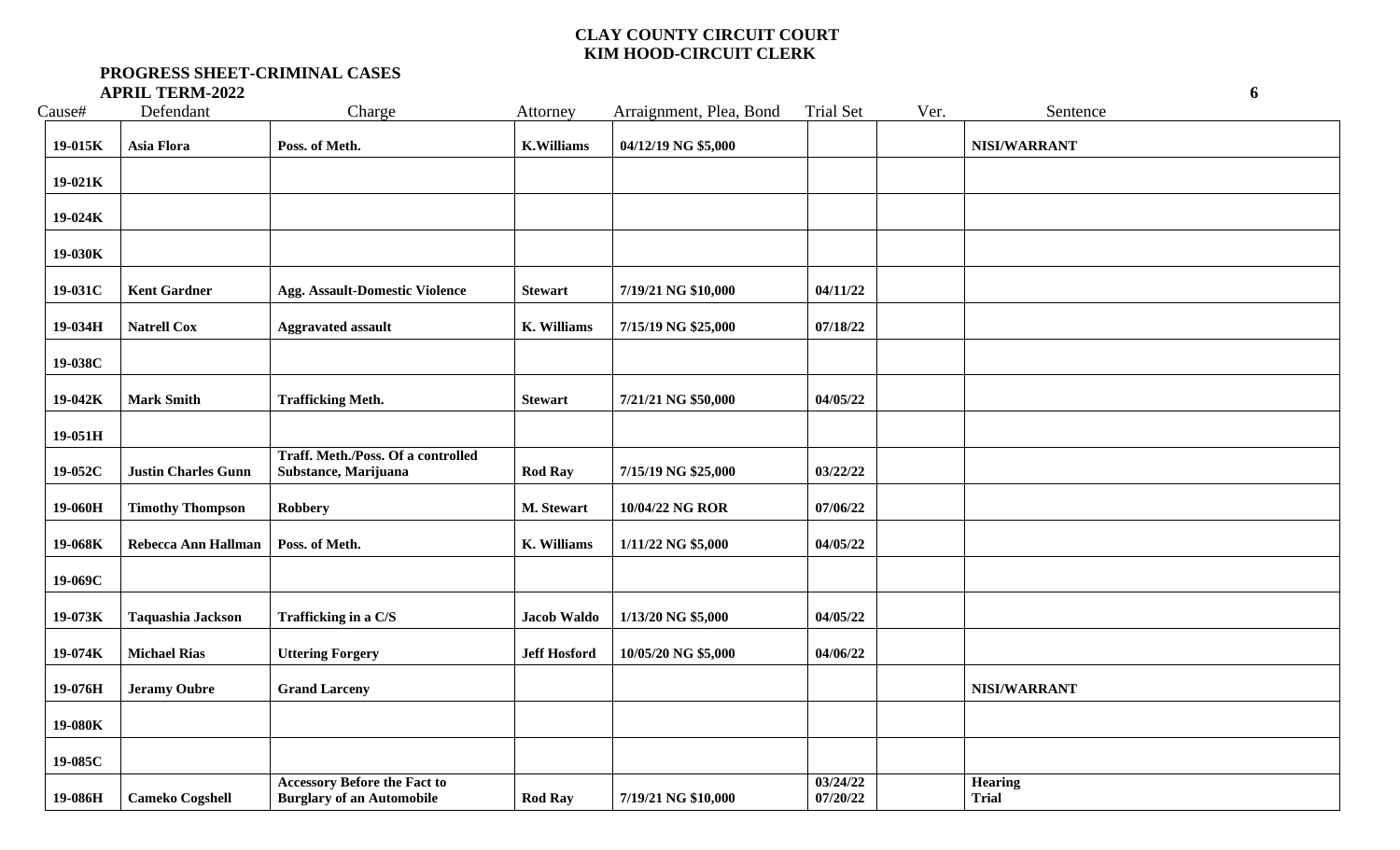| Cause#    | Defendant               | Charge                                                                           | Attorney            | Arraignment, Plea, Bond | <b>Trial Set</b> | Ver. | Sentence |  |
|-----------|-------------------------|----------------------------------------------------------------------------------|---------------------|-------------------------|------------------|------|----------|--|
| 19-087K   | <b>Katrice Missouri</b> | <b>Accessory Before the Fact to</b><br><b>Burglary of an Automobile</b>          | <b>Stewart</b>      | 7/19/21 NG \$5,000      | 04/06/22         |      |          |  |
| 19-088C   |                         |                                                                                  |                     |                         |                  |      |          |  |
| 19-089H   |                         |                                                                                  |                     |                         |                  |      |          |  |
| 19-092K   |                         |                                                                                  |                     |                         |                  |      |          |  |
| 19-095C   |                         |                                                                                  |                     |                         |                  |      |          |  |
| 19-101K   | <b>Eric Brooks</b>      | <b>Aggravated Assault-DV</b>                                                     | <b>Stewart</b>      | 7/20/21 NG \$0          | 04/04/22         |      |          |  |
| 19-103H   | <b>Calvin Perkins</b>   | <b>Ct. 1 Attempted Statutory Rape</b><br><b>Ct. 2 Touching a Child/Molesting</b> | K. Williams         | 10/14/19 NG \$50,000    | 07/19/22         |      |          |  |
| 20-004C   | <b>Robert D. Holmes</b> | <b>Habitual Offender</b><br>Failure to Register as a S/O                         | C. Easley           | 07/29/20 NG \$10,000    | 03/22/22         |      |          |  |
| 20-011    |                         |                                                                                  |                     |                         |                  |      |          |  |
| 20-014    |                         |                                                                                  |                     |                         |                  |      |          |  |
| 20-015    |                         |                                                                                  |                     |                         |                  |      |          |  |
| 20-016K   | <b>Dedric Daniels</b>   | Poss. of Oxy.; Conspiracy to<br>Introduce Contraband into a C.F.                 | K. Williams         | 01/10/22 NG \$5,000     | 04/05/22         |      |          |  |
| 20-019    |                         |                                                                                  |                     |                         |                  |      |          |  |
| 20-021    |                         |                                                                                  |                     |                         |                  |      |          |  |
| 20-022    |                         |                                                                                  |                     |                         |                  |      |          |  |
| $20-023H$ | <b>Shashona Baskin</b>  | <b>Poss. of Cocaine</b>                                                          |                     |                         |                  |      |          |  |
| 20-024K   | <b>Thomas Rodgers</b>   | Poss. of Meth.                                                                   | M. Stewart          | 07/29/20 NG \$5,000     | 04/05/22         |      |          |  |
| 20-028    |                         |                                                                                  |                     |                         |                  |      |          |  |
| 20-029K   | <b>Michael Rias</b>     | <b>Uttering Forgery--HO</b>                                                      | <b>Jeff Hosford</b> | 10/05/20 NG \$5,000     | 04/06/22         |      |          |  |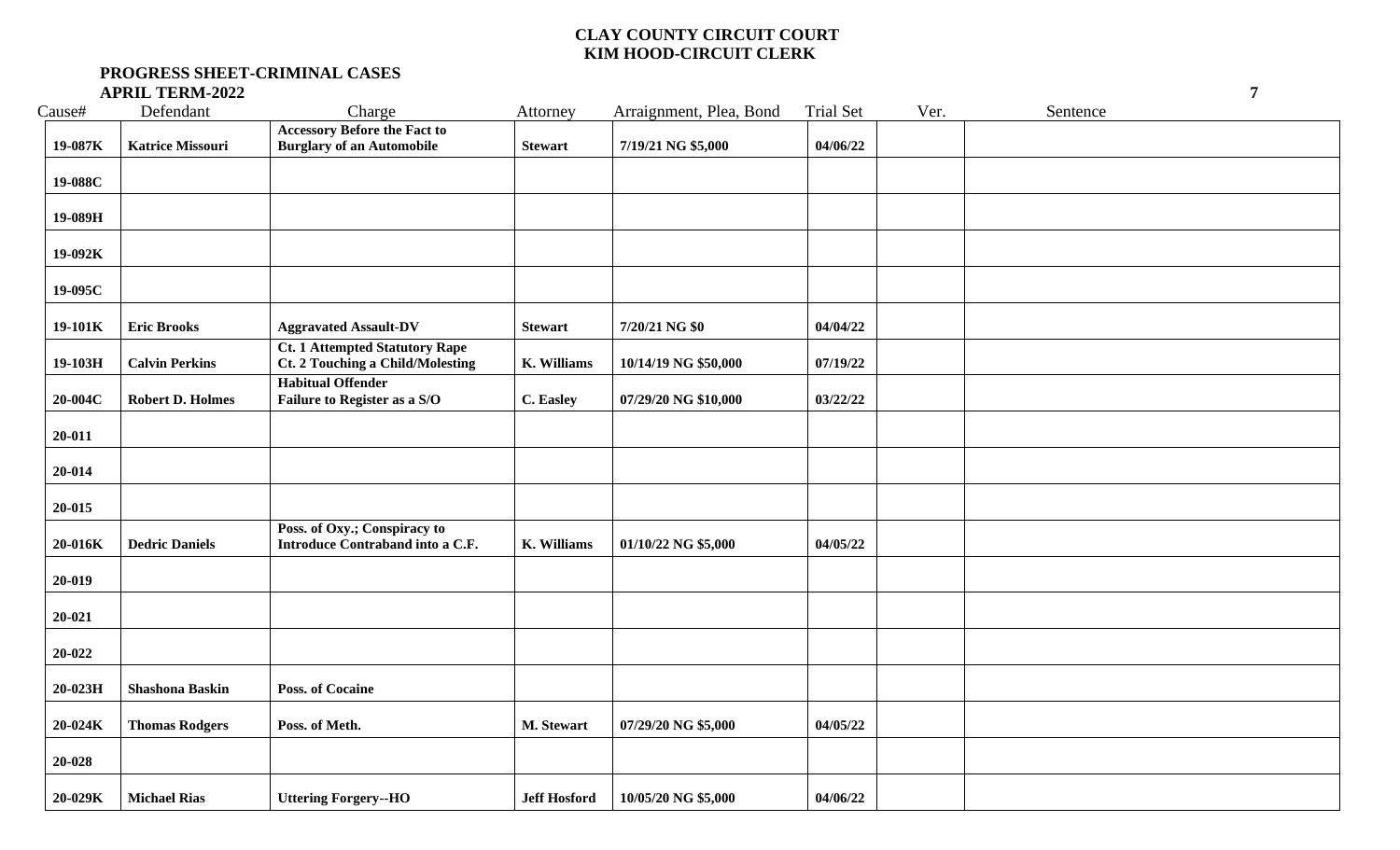| Cause#    | Defendant                | Charge                                                                                                                          | Attorney       | Arraignment, Plea, Bond | <b>Trial Set</b> | Ver. | Sentence                                               |
|-----------|--------------------------|---------------------------------------------------------------------------------------------------------------------------------|----------------|-------------------------|------------------|------|--------------------------------------------------------|
| $20-031H$ | <b>Brian Bowens</b>      | Poss. of Weapon by Felon-3cts./<br>Agg. Assault/Poss. of<br><b>Hydrocodone/Second Degree Murder</b><br><b>Habitual Offender</b> | C. Hitt        | 07/30/20 NG \$0         | 07/18/22         |      |                                                        |
| 20-033H   | <b>Demaris Walker</b>    | <b>Trafficking Meth; Poss. of Heroin;</b><br>Poss. of Marijuana; Firearm<br><b>Enhancement</b>                                  |                |                         |                  |      | <b>Currently in Federal Custody-per Ram-01/21/2022</b> |
| 20-036    |                          |                                                                                                                                 |                |                         |                  |      |                                                        |
| 20-037    |                          |                                                                                                                                 |                |                         |                  |      |                                                        |
| 20-038    |                          |                                                                                                                                 |                |                         |                  |      |                                                        |
| 20-039    |                          |                                                                                                                                 |                |                         |                  |      |                                                        |
| 20-040A   | <b>Leonard O'Neal</b>    | <b>Appeal-Justice-Careless Driving</b>                                                                                          | R. Ray         |                         | 04/12/22         |      |                                                        |
| 20-041A   | <b>Leonard O'Neal</b>    | <b>Appeal-Justice-DUI</b>                                                                                                       | R. Ray         |                         | 04/12/22         |      |                                                        |
| 20-044A   | <b>Travis Powell</b>     | Appeal-Justice-DUI-2nd                                                                                                          | M. Cliett      |                         | 04/12/22         |      |                                                        |
| 20-047A   | Cari Cullum              | <b>Appeal-Justice-DUI-1st</b>                                                                                                   | R. Ray         |                         | 04/12/22         |      |                                                        |
| 20-048A   | Cari Cullum              | <b>Appeal-Justice-Careless Driving</b>                                                                                          | R. Ray         |                         | 04/12/22         |      |                                                        |
| 20-050A   | <b>Kriry Bush</b>        | Appeal-Justice-DUI-1st/Driving w/<br><b>Suspended License</b>                                                                   | M. Jackson     |                         | 04/12/22         |      |                                                        |
| 20-051A   | <b>Blake Ward</b>        | <b>Appeal-Justice-DUI</b>                                                                                                       | R. Ray         |                         | 04/12/22         |      |                                                        |
| 20-052C   |                          |                                                                                                                                 |                |                         |                  |      |                                                        |
| 20-056H   | <b>Waldsee Webber</b>    | <b>Burg.</b> of an Automobile                                                                                                   | <b>Stewart</b> | 7/19/21 NG \$5,000      | 07/18/22         |      |                                                        |
| 20-057H   |                          |                                                                                                                                 |                |                         |                  |      |                                                        |
| 20-059K   | <b>Sharunda Hamilton</b> | <b>Aggravated Assault</b>                                                                                                       | <b>Stewart</b> | 1/10/22 NG \$10,000     | 04/06/22         |      |                                                        |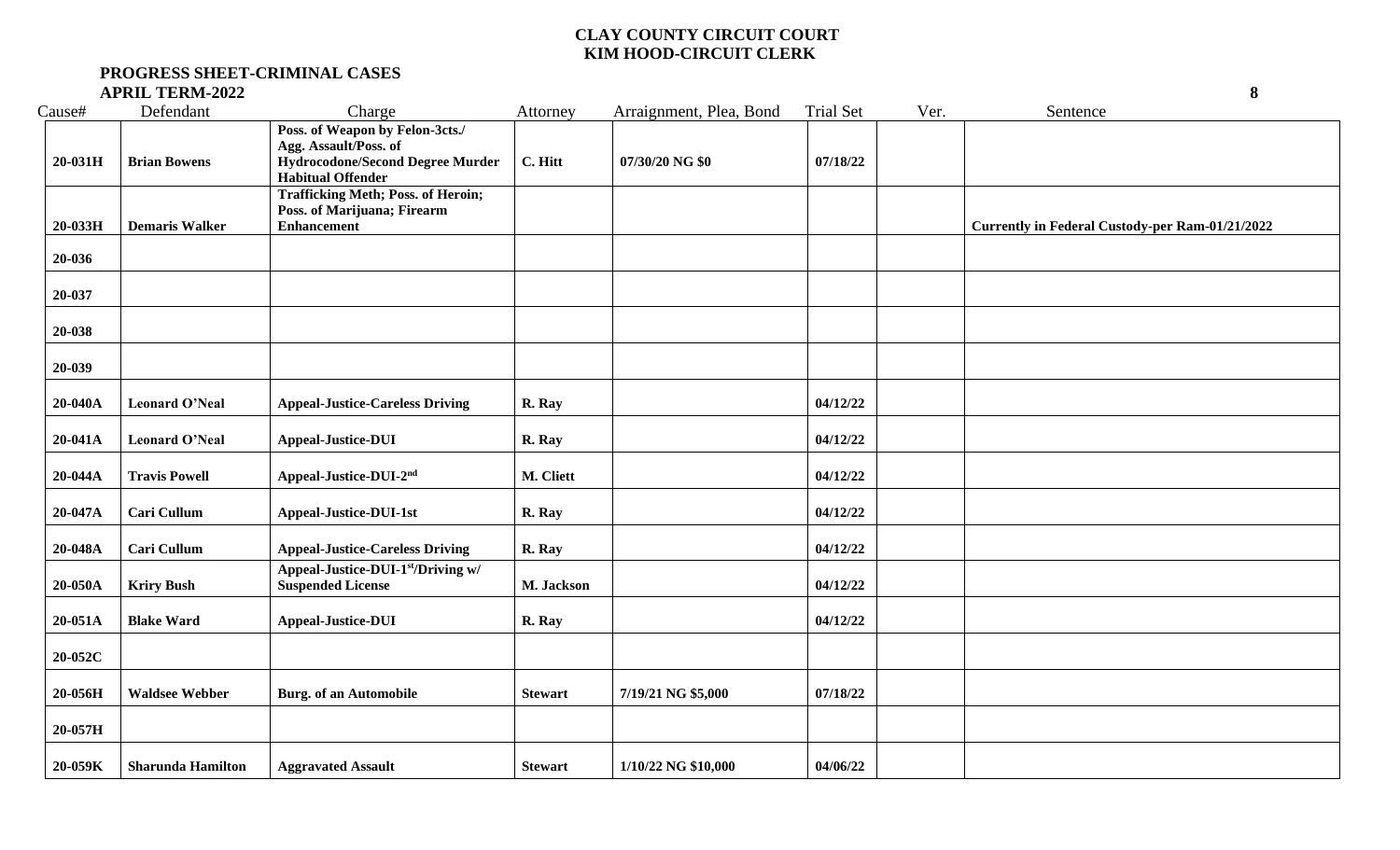| Cause#  | Defendant                     | Charge                                                                    | Attorney            | Arraignment, Plea, Bond | <b>Trial Set</b> | Ver. | Sentence |  |
|---------|-------------------------------|---------------------------------------------------------------------------|---------------------|-------------------------|------------------|------|----------|--|
| 20-061C |                               |                                                                           |                     |                         |                  |      |          |  |
| 20-063H | <b>Charles Neil Mefford</b>   | <b>False Pretense</b>                                                     | <b>Stewart</b>      | 1/10/22 NG \$5,000      | 07/18/22         |      |          |  |
| 20-064H |                               |                                                                           |                     |                         |                  |      |          |  |
| 20-065C | <b>Brent Cunningham</b>       | <b>Armed Robbery</b>                                                      | <b>Rob Laher</b>    | 1/15/21 NG \$50,000     | 03/22/22         |      |          |  |
| 20-066K | Shakayla Brown                | Simple Assault on L.E.O.                                                  | <b>Stewart</b>      | 1/13/21 NG \$5,000      | 04/06/22         |      |          |  |
| 20-068H |                               |                                                                           |                     |                         |                  |      |          |  |
| 20-070H |                               |                                                                           |                     |                         |                  |      |          |  |
| 20-072H | <b>Michael Hemphill</b>       | Poss. of Meth.                                                            | <b>K.</b> Williams  | 10/04/21 NG \$5,000     | 07/21/22         |      |          |  |
| 20-077K | <b>James Hampton</b><br>Chism | <b>Grand Larceny; Burg. of a Dwelling;</b><br><b>Burg.</b> of a Shed      | M. Stewart          | 10/12/21 NG \$5,000     | 04/05/22         |      |          |  |
| 20-079K | <b>Gene Sparks</b>            | 3 Cts. Of Aggravated Assault                                              | R. Roberson         | 1/15/21 NG \$75,000     | 07/08/22         |      |          |  |
| 20-080K |                               |                                                                           |                     |                         |                  |      |          |  |
| 20-083K | <b>Roger Shelton</b>          | Poss. of Meth.                                                            | <b>Stewart</b>      | 1/13/21 NG \$5,000      | 04/07/22         |      |          |  |
| 20-085K | Troy Dean Wray                | Poss. of Meth./Poss. of Marijuana                                         | C. Harris           | 1/14/21 NG \$30,000     | 04/07/22         |      |          |  |
| 20-086H |                               |                                                                           |                     |                         |                  |      |          |  |
| 20-087C | <b>Dalton Beard</b>           | Poss. of Meth.                                                            | <b>K. Williams</b>  | 1/14/22 NG \$5,000      | 04/12/22         |      |          |  |
| 20-088C |                               |                                                                           |                     |                         |                  |      |          |  |
| 20-093A | <b>Marcus Thomas</b>          | Appeal-JC-DUI-1st; Speeding;<br><b>Reckless Driving; Improper Passing</b> | C. Williams         | <b>Appeal</b>           | 04/12/22         |      |          |  |
| 21-004H | <b>Octavious Collins</b>      | 1 <sup>st</sup> Degree Murder                                             | <b>Charlie Carr</b> | 04/12/21 NG \$150,000   | 07/18/22         |      |          |  |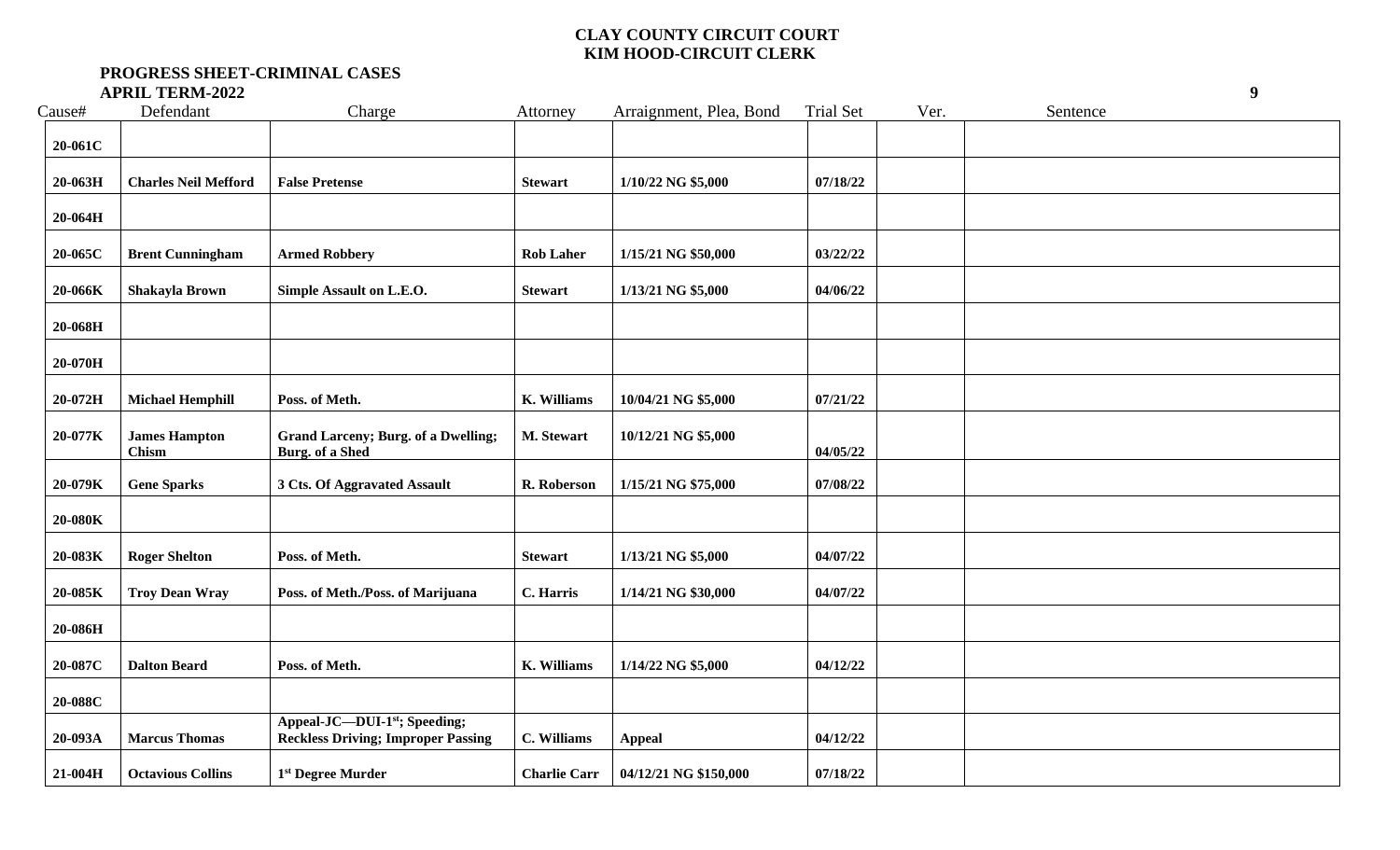| Cause#  | Defendant                 | Charge                                                                                                                                                                                                                       | Attorney                  | Arraignment, Plea, Bond | <b>Trial Set</b> | Ver. | Sentence |
|---------|---------------------------|------------------------------------------------------------------------------------------------------------------------------------------------------------------------------------------------------------------------------|---------------------------|-------------------------|------------------|------|----------|
| 21-005H | <b>Leresche Avant</b>     | <b>Statutory Rape</b>                                                                                                                                                                                                        | Williams                  | 7/19/21 NG \$50,000     | 07/18/22         |      |          |
| 21-008K | <b>Tiffany Clayton</b>    | Poss. of Meth.                                                                                                                                                                                                               | <b>Stewart</b>            | 1/11/22 NG \$2,500      | 04/05/22         |      |          |
| 21-011H | <b>Damarion Robinson</b>  | <b>Felony Fleeing in a Motor Vehicle</b>                                                                                                                                                                                     | <b>Todd Coker</b>         | 7/19/21 NG \$10,000     | 07/18/22         |      |          |
| 21-013C |                           |                                                                                                                                                                                                                              |                           |                         |                  |      |          |
| 21-014K |                           |                                                                                                                                                                                                                              |                           |                         |                  |      |          |
| 21-015K | <b>Tommie Owens</b>       | $DUI-3^{rd}$                                                                                                                                                                                                                 | M. Cliett                 | 04/14/21 NG \$5,000     | 04/06/22         |      |          |
| 21-017K | <b>Hamp Chism</b>         | <b>Burg. of a Dwelling</b>                                                                                                                                                                                                   | M. Stewart                | 10/12/21 NG \$5,000     | 04/05/22         |      |          |
| 21-020C |                           |                                                                                                                                                                                                                              |                           |                         |                  |      |          |
| 21-021H | <b>Jason Dean</b>         | <b>4 Cts.- Aggravated Assault</b>                                                                                                                                                                                            | <b>B.</b> Jones           | 04/12/21 NG \$40,000    | 07/18/22         |      |          |
| 21-022A | <b>Dernell Logan</b>      | Appeal-JC-DUI                                                                                                                                                                                                                | <b>Cliett</b>             | <b>Appeal</b>           | 04/12/22         |      |          |
| 21-023H | <b>Brian Bowens</b>       | Poss. of a Weapon by a Felon<br>(Habitual)                                                                                                                                                                                   | C. Hitt                   | 10/08/21 NG \$0         | 07/18/22         |      |          |
| 21-024K | <b>Marcus Taylor</b>      | <b>Burg.</b> of a Dwelling                                                                                                                                                                                                   | R. Brown                  | 10/12/21 NG \$20,000    | 04/06/22         |      |          |
| 21-025H | <b>Isaiah Lamar Terry</b> | <b>Ins. Fraud; Wire Fraud</b>                                                                                                                                                                                                | <b>Rod Ray</b>            | 10/12/21 NG \$5,000     | 07/21/22         |      |          |
| 21-026  |                           |                                                                                                                                                                                                                              |                           |                         |                  |      |          |
| 21-027  |                           |                                                                                                                                                                                                                              |                           |                         |                  |      |          |
| 21-028K | <b>Daryll Larry</b>       | 1 <sup>st</sup> Degree Murder                                                                                                                                                                                                | K. Williams               | 10/11/21 NG \$300,000   | 04/04/22         |      |          |
| 21-029C | <b>Melvalone Johnson</b>  | <b>Extortion</b>                                                                                                                                                                                                             | C. Harris                 | 10/12/21 NG \$5,000     | 03/22/22         |      |          |
| 21-030K | <b>Edward Malone</b>      | 2 cts. Burg. of Dwelling; Burg. of Shed; 2 cts.<br>Burg. of Building; Trafficking stolen Firearms;<br>Burg. of a Comm. Build.; Burg. of Automobile;<br>Poss. of Meth.; 2 cts. Directing a minor to<br><b>Commit a Felony</b> | <b>Mark</b><br>Williamson | 10/11/21 NG \$55,000    | 04/06/22         |      |          |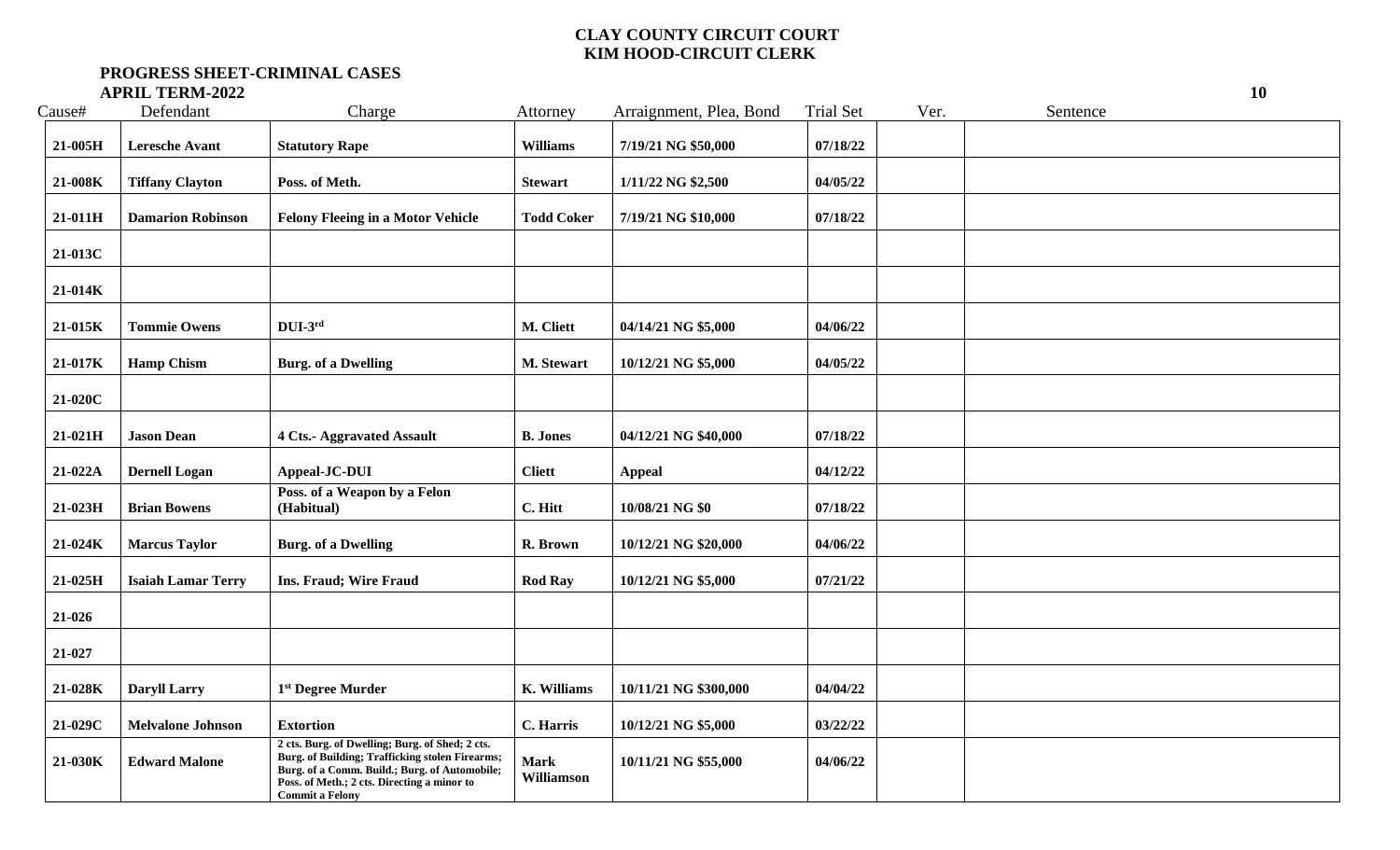| Cause#    | Defendant                | Charge                                                                 | Attorney         | Arraignment, Plea, Bond | <b>Trial Set</b> | Ver. | Sentence |
|-----------|--------------------------|------------------------------------------------------------------------|------------------|-------------------------|------------------|------|----------|
|           |                          |                                                                        |                  |                         |                  |      |          |
| 21-031K   | <b>Melissa White</b>     | <b>Accessory after the Fact; Trafficking</b><br><b>Stolen Firearms</b> | M. Stewart       | 10/14/21 NG \$20,000    | 04/04/22         |      |          |
| 21-032K   | <b>Edward Adam Todd</b>  | 2 Cts. Burg. of a Dwelling                                             | <b>Rod Ray</b>   | 10/12/21 NG \$20,000    | 04/04/22         |      |          |
| 21-033K   | <b>Jennifer Harmon</b>   | <b>Burg.</b> of a Dwelling                                             | D. Banks         | 10/12/21 NG \$10,000    | 04/04/22         |      |          |
| 21-034    |                          |                                                                        |                  |                         |                  |      |          |
| 21-035K   | <b>Emily Bock</b>        | <b>Hindering Prosecution</b>                                           | R. Ray           | 10/11/21 NG \$5,000     | 04/06/22         |      |          |
| 21-036    |                          |                                                                        |                  |                         |                  |      |          |
| 21-039K   | <b>Jessica Whitehead</b> | Poss. of Meth.; Felony Child Abuse                                     | K. Williams      | 10/12/21 NG \$10,000    | 04/05/22         |      |          |
| 21-040K   | <b>Steven White</b>      | Poss. of Meth.; Felony Child Abuse                                     | M. Stewart       | 10/12/21 NG \$10,000    | 04/05/22         |      |          |
| $21-041H$ | <b>Kevin Starks</b>      | 2 Cts. Poss. of a Weapon by a Felon                                    | Kegan<br>Coleman | 1/10/22 NG \$5,000      | 07/20/22         |      |          |
| 21-042K   | <b>Kerry Lucious</b>     | <b>Burglary of an Automobile</b>                                       | K. Williams      | 10/11/21 NG \$5,000     | 04/06/22         |      |          |
| 21-044C   | <b>Gary Wallace</b>      | <b>Grand Larceny</b>                                                   | M. Stewart       | 10/11/21 NG \$15,000    | 04/13/22         |      |          |
| 21-045C   | <b>William Langley</b>   | <b>Burg.</b> of an Automobile                                          | K. Williams      | 1/10/22 NG \$5,000      | 04/13/22         |      |          |
| 21-046H   | <b>Desmond Rias</b>      | <b>Felony Malicious Mischief</b>                                       | W. Stennett      | 10/12/21 NG \$5,000     | 07/20/22         |      |          |
| 21-047K   | <b>Evelyn Rogers</b>     | <b>Poss. of Cocaine</b>                                                | M. Stewart       | 10/12/21 NG \$5,000     | 04/05/22         |      |          |
| 21-048C   | <b>Alphonso Garth</b>    | Poss. of Cocaine                                                       | M. Stewart       | 10/11/21 NG \$5,000     | 04/14/22         |      |          |
| 21-049H   | <b>Tyvoris Gibson</b>    | Poss. of Marijuana                                                     | C. Harris        | 10/12/21 NG \$5,000     | 07/21/22         |      |          |
| 21-050    |                          |                                                                        |                  |                         |                  |      |          |
| 21-053H   | <b>Quenton Rupert</b>    | Poss. of Meth.                                                         | M. Cliett        | 1/11/22 NG \$5,000      | 07/19/22         |      |          |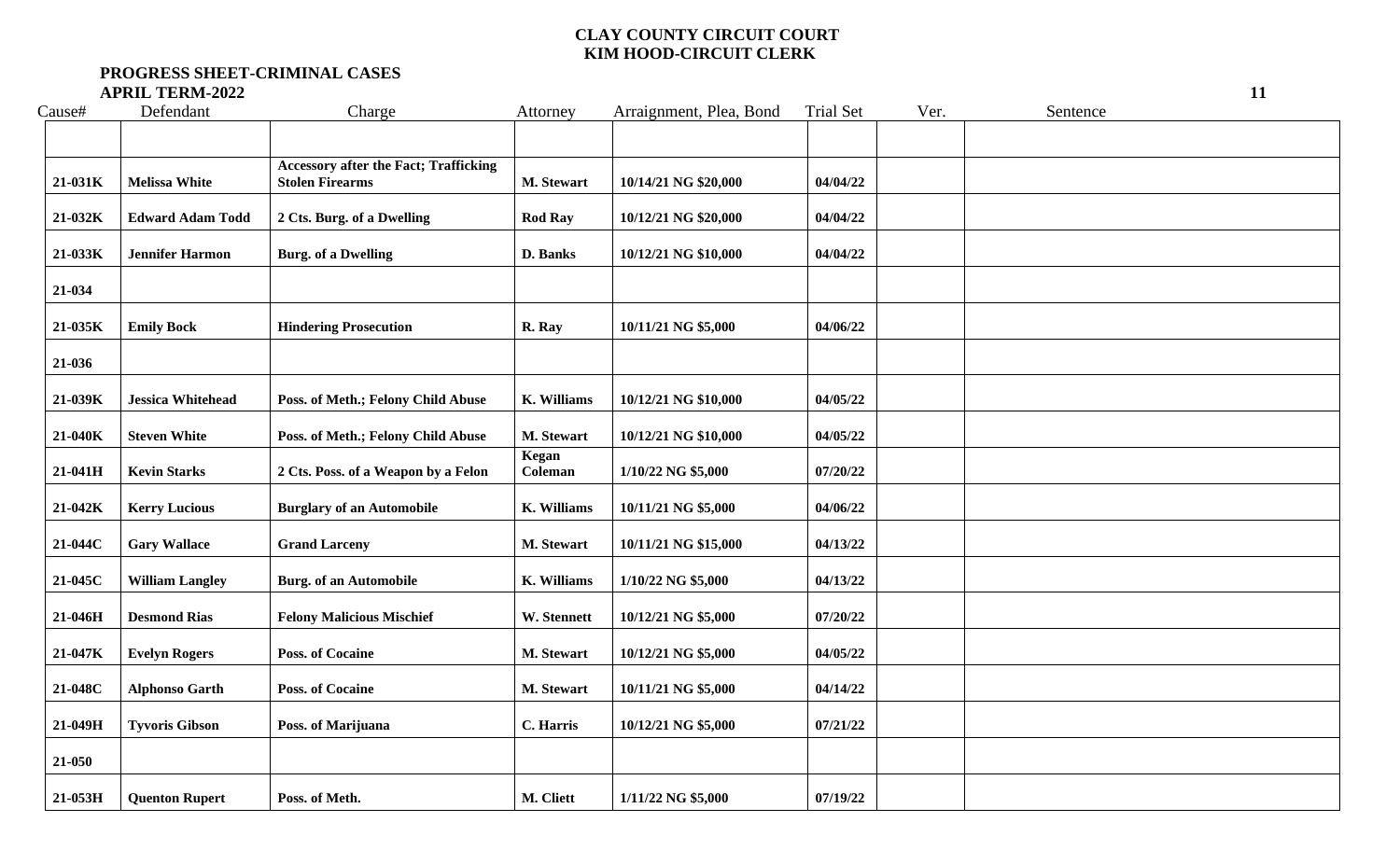| Cause#  | Defendant                    | Charge                                                     | Attorney        | Arraignment, Plea, Bond | <b>Trial Set</b> | Ver. | Sentence |
|---------|------------------------------|------------------------------------------------------------|-----------------|-------------------------|------------------|------|----------|
| 21-054  |                              |                                                            |                 |                         |                  |      |          |
| 21-055K | <b>Adair Walker</b>          | <b>Felony Child Abuse</b>                                  | M. Stewart      | 10/12/2021 NG \$10,000  | 04/04/22         |      |          |
| 21-056  |                              |                                                            |                 |                         |                  |      |          |
| 21-057C | <b>Carl Fulton</b>           | Poss. of Meth.                                             | K. Williams     | 1/14/22 NG \$5,000      | 04/12/22         |      |          |
| 21-059H | <b>Timothy Birchfield</b>    | <b>Aggravated Assault</b>                                  | K. Williams     | 10/12/21 NG \$20,000    | 07/19/22         |      |          |
| 21-060C | <b>Dawson Beard</b>          | <b>3Cts. Aggravated Assault</b>                            | S. Adams        | 10/12/21 NG \$75,000    | 04/11/22         |      |          |
| 21-061H | <b>Jamonie Tillman</b>       | <b>Aggravated Assault; Poss. of a</b><br>Weapon by a Felon | <b>B.</b> Brown | 10/08/21 NG \$25,000    | 07/19/22         |      |          |
| 21-062H | <b>Tjai Jones</b>            | Poss. of a Weapon by a Felon                               | <b>Williams</b> | 1/10/22 NG \$10,000     | 07/20/22         |      |          |
| 21-063K | Christopher A. Smith,<br>Jr. | <b>Sexual Battery</b>                                      | M. Stewart      | 10/11/21 NG \$20,000    | 04/04/22         |      |          |
| 21-064H | <b>Roger Shelton</b>         | <b>Shooting Into a Dwelling</b>                            | M. Stewart      | 1/10/22 NG \$N/A        | 07/18/22         |      |          |
| 21-065  |                              |                                                            |                 |                         |                  |      |          |
| 21-067H | <b>Terrance Ross</b>         | Poss. of Meth.                                             |                 |                         |                  |      |          |
| 21-068K | <b>Tommy Harris</b>          | Poss. of Meth.                                             | M. Stewart      | 10/12/21 NG \$5,000     | 04/05/22         |      |          |
| 21-069  |                              |                                                            |                 |                         |                  |      |          |
| 22-001A | <b>Tyrus Gandy</b>           | <b>Appeal-MC-Simple Assualt-DV</b>                         | C. Hitt         |                         |                  |      |          |
|         |                              |                                                            |                 |                         |                  |      |          |
|         |                              |                                                            |                 |                         |                  |      |          |
|         |                              |                                                            |                 |                         |                  |      |          |